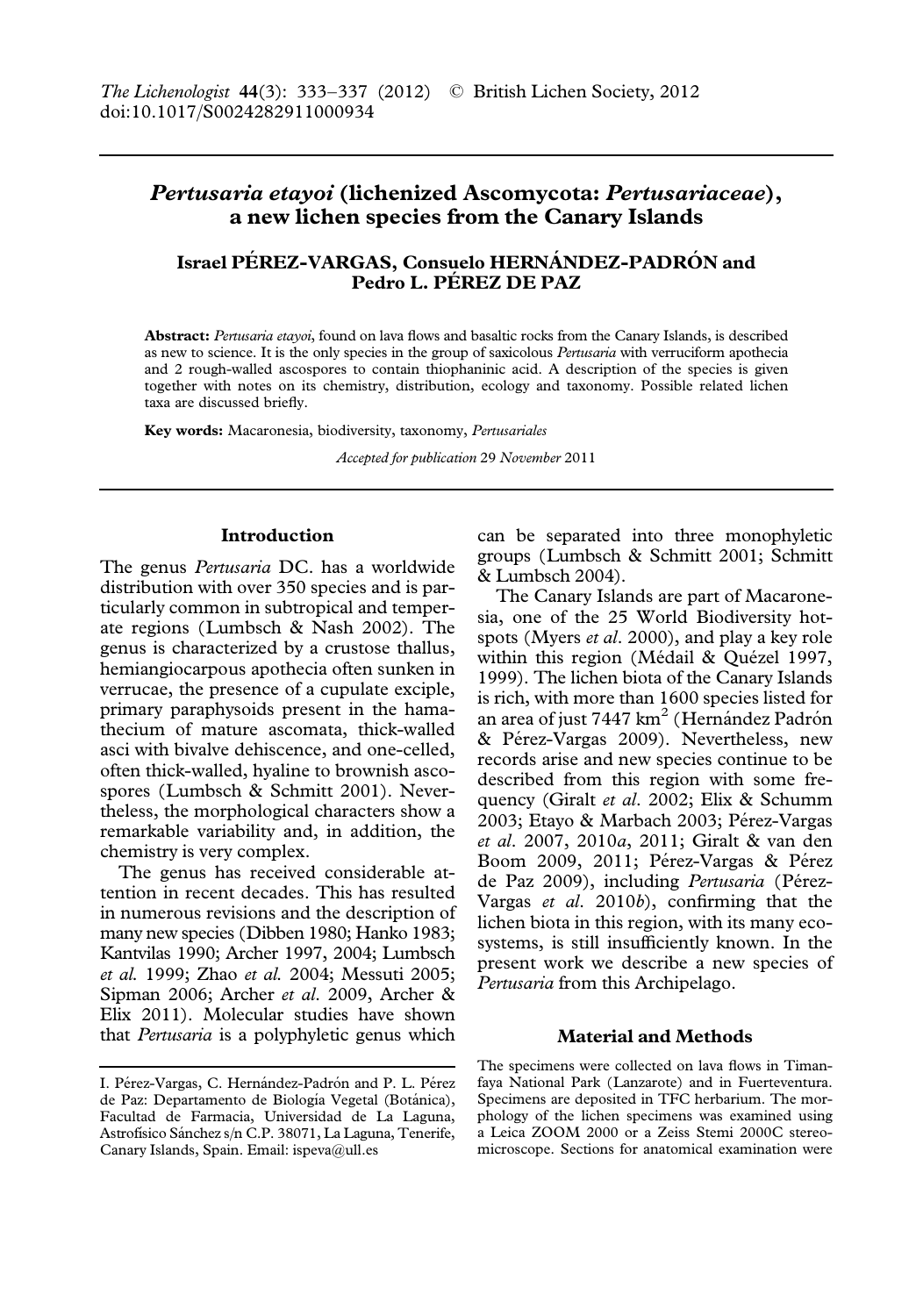

Fig. 1. Pertusaria etayoi, habit showing thallus and apothecia (part of holotype TFC Lich: 9642) Scale =  $2$  mm. In colour online.

cut by hand and were studied with an Olympus CH compound microscope. Spore measurements were made on material mounted in water at  $\times 1000$  magnification, and only well-developed ascospores lying outside the asci were measured. Colour reactions (spot tests) were made using standard methods (Orange et al. 2001). Chemical constituents were identified by thin-layer chromatography (TLC) using standard methods (Culberson 1972; Culberson et al. 1981; Elix & Ernst-Russell 1993).

### The New Species

## Pertusaria etayoi Pérez-Vargas & C. Hern.-Padr. sp. nov.

#### MycoBank No.: 563523

Fungus saxicolous. Thallus crustaceus, flavido-olivaceus, rimoso-areolatus; soredia vel isidia nulla. Verrucae fertiles thallo concolores, numerosae, conspicua. Hymenium hyalinum, epithecium brunneum K-. Asci cylindrici, 2 spori. Ascosporae hyalinae, non-septatae, ellipsoideae, 115–140  $\times$  55–70 µm. Paries 11–14(18) µm crassus. Conidia filiformia,  $12-16 \times 1$  µm. Thallus acidum thiophanicum, acidum sticticum, acidum norsticticum et acidum menegazziaicum continens.

Typus: Spain, Lanzarote Island, Timanfaya National Park, "Entre Montañas Miradero y Señalo", UTM:



FIG. 2. Pertusaria etayoi, ascus with spores. Scale =  $50 \mu m$ .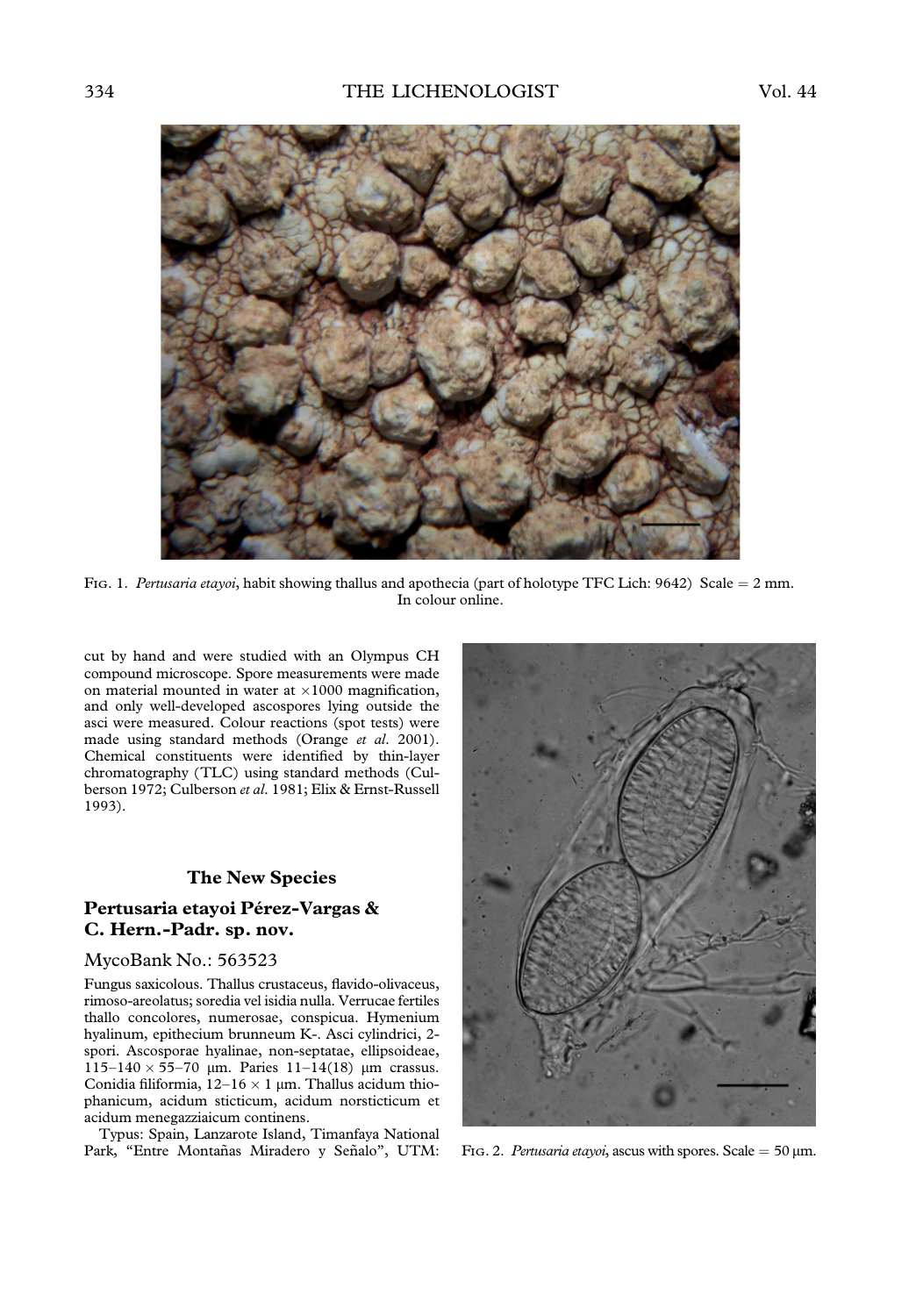| Character    | P. etayoi                                                                                         | P. rupicola                                                                                                                 | P. pluripuncta                                                                                                                                                                   | P. flavicans                                                                                                               |
|--------------|---------------------------------------------------------------------------------------------------|-----------------------------------------------------------------------------------------------------------------------------|----------------------------------------------------------------------------------------------------------------------------------------------------------------------------------|----------------------------------------------------------------------------------------------------------------------------|
| Thallus      | Greenish yellow or yellowish<br>grey, slightly pruinose,<br>cracked-areolate                      | Grey greenish or yellow-green,<br>epruinose, cracked-areolate                                                               | Yellow greyish, green greyish,<br>epruinose, cracked-areolate                                                                                                                    | Yellow greyish, epruinose,<br>cracked-areolate                                                                             |
| Ascomata     | Apothecia immersed in fertile-<br>warts, conspicuous, finally<br>exposed, often soralium like     | Apothecia at maturity, not<br>resembling soralia                                                                            | Apothecia immersed in fertile-<br>warts, inconspicuous.<br>Disc punctiform. Rare                                                                                                 | Absent. True soralia present                                                                                               |
| Asci         | 2-spored                                                                                          | $(6-)$ 8-spored                                                                                                             | 2-spored                                                                                                                                                                         |                                                                                                                            |
| Ascospores   | Hyaline, ellipsoid,<br>$115-140 \times 55-70$ µm.<br>Spore wall double,<br>striate, $11-14 \mu m$ | Hyaline, ellipsoid,<br>$70-100 \times 30-50$ µm.<br>Spore wall double, smooth<br>$10 - 15 \text{ µm}$                       | Hyaline or greyish, ellipsoid,<br>$80-140 \times 30-60$ µm. Spore wall<br>double, striate, 10-15 µm                                                                              |                                                                                                                            |
| Chemistry    | Thiophaninic acid, stictic acid,<br>norstictic acid, menegazziaic<br>acid                         | Thiophaninic acid, stictic acid,<br>norstictic acid, cryptostictic<br>acid, menegazziaic acid<br>(minor), atranorin (minor) | Thiophaninic acid, stictic acid,<br>norstictic acid (minor),<br>cryptostictic acid (minor)<br>constictic acid (minor),<br>hypostictic acid (minor),<br>menegazziaic acid (minor) | Thiophaninic acid, stictic acid,<br>constictic acid, cryptostictic<br>acid, norstictic actid,<br>menegazziaic acid (minor) |
| Distribution | Canary Islands                                                                                    | Mediterranean Region                                                                                                        | Western Europe                                                                                                                                                                   | Mediterranean Region-Central<br>Europe                                                                                     |

#### TABLE 1. Main differences between Pertusaria etayoi and related species.

2012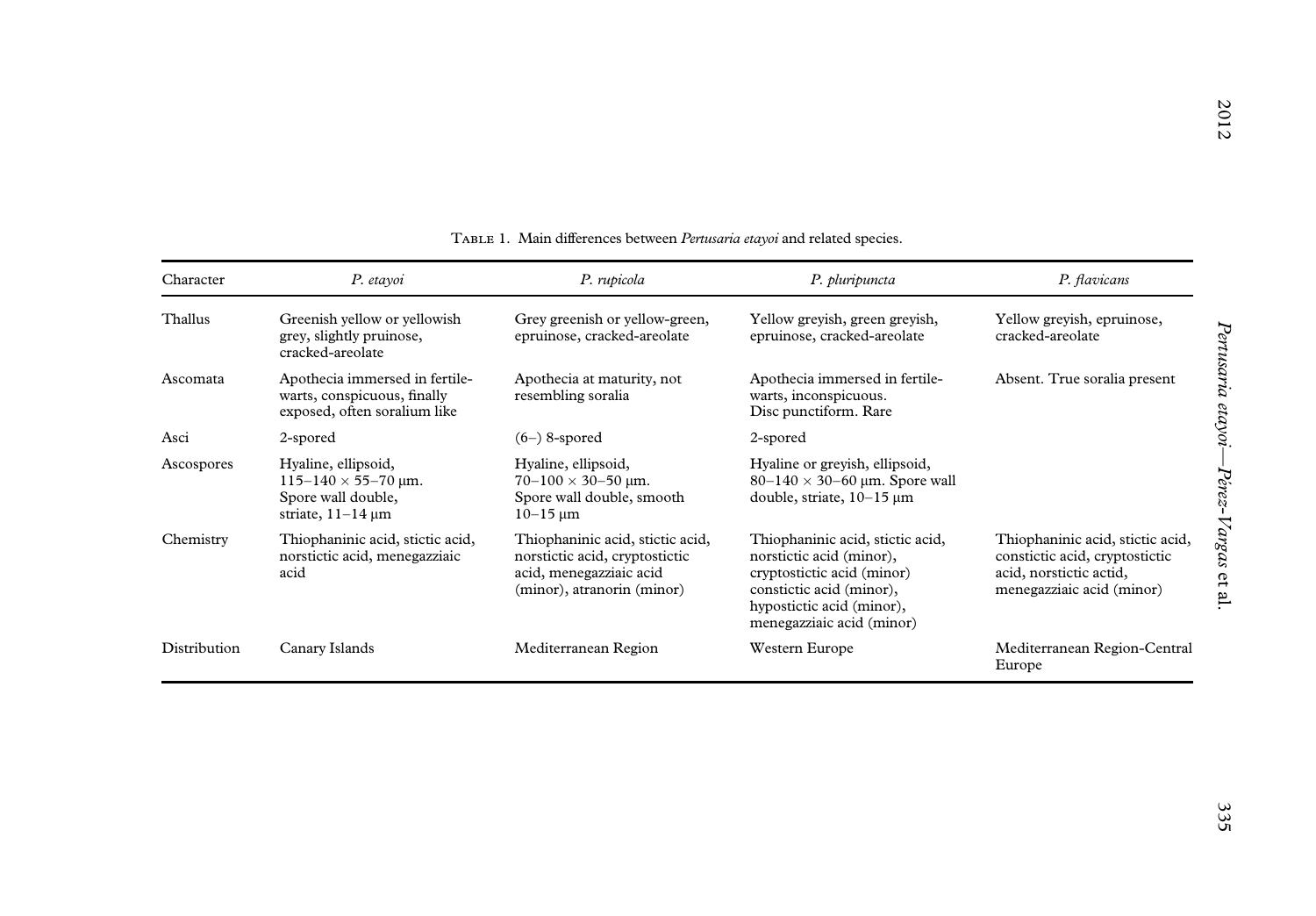624172/3209083, 395 m alt., on basaltic rocks, March 2010, C. Hernández & P. L. Pérez de Paz, TFC Lich: 9642 (TFC Lich.—holotypus; TFMC, MACB—isotypi).

(Figs 1 & 2)

Thallus crustose, saxicolous, crackedareolate, moderately thick, yellowish grey (creamy) to greenish yellow, slightly whitish pruinose, lacking isidia and soredia.

Apothecia numerous, verruciform, verrucae conspicuous, concolorous with the thallus, hemispherical to subglobose, disc finally exposed, often deformed and resembling soralia, up to  $2.5$  mm diam. Epithecium olivaceous, K--. Hymenium colourless, 320–400 mm thick. Paraphyses sparingly branched, anastomosed, up to  $3 \mu m$  thick. Asci cylindrical,  $270-300 \times 70-90$  µm. Ascospores 2 per ascus, hyaline, ellipsoid,  $115-140 \times 55-70$  $\mu$ m; spore walls thick, double,  $11-14(18)$ um, striate.

Pycnidia rare; conidia straight, acicular,  $12-16 \times 1 \,\mu m$ .

Chemistry. K+ yellow-orange, C+, KC+ and UV+ vivid orange, Pd+ orange; thiophaninic, stictic, norstictic and menegazziaic acids.

Etymology. This new species is named in honour of the Spanish lichenologist Dr J. Etayo, in recognition of his many contributions to Canarian lichenology and for his friendship.

Habitat and distribution. Pertusaria etayoi occurs on basaltic rocks and lava flows between 50 and 650 m a.s.l. in Lanzarote and Fuerteventura, the most eastern islands of the Canarian Archipelago. These areas are characterized by a xerophytic shrub-like community (e.g. Kleinio-Asparagetum pastoriani, Euphorbietum balsamiferae) with low density and harsh climatic conditions due to the low precipitation and high solar radiation. It is better developed on pahoehoe lavas where it occurs together with crustaceous species of Acarospora A. Massal., Aspicilia A. Massal., Caloplaca Th. Fr. and Ochrolechia A. Massal., and fruticose species of Ramalina Ach.

Notes. This new species is characterized by its saxicolous habit with verruciform, subglobose and finally exposed apothecia, asci with 2 ascospores with thick and striate walls and the presence of thiophaninic, stictic, norstictic and menegazziaic acids. Superficially it can resemble the Mediterranean saxicolous Pertusaria rupicola (Fr.) Harm. That species, however, has an epruinose thallus, the apothecia never resemble soralia, the epithecium is K+ violet and when it is fertile has asci with (6–)8 spores with smooth walls (Boqueras & Llimona 2003).

Other saxicolous species of Pertusaria with a similar chemistry and morphology include P. pluripuncta Nyl. and P. flavicans Lamy. The first has an epruinose thallus, the apothecia are rare and consistently punctiform, inconspicuous and immersed in the thallus (Chambers et al. 2009). The latter is a sterile species with true soralia and epruinose thallus (Table 1).

Selected specimens examined. Spain: Lanzarote Island: Timanfaya National Park, "Montaña Pedro Perico", UTM: 616445/ 3207695, 170 m alt., on lava flows, v 2010, C. Hernández, I. Pérez-Vargas & P. L. Pérez de Paz (TFC Lich: 10187); "Montaña de Timanfaya", UTM: 622249/ 3208156, 458 m alt., basaltic rocks, v 2010, C. Hernández, I. Pérez-Vargas & P. L. Pérez de Paz, (TFC Lich: 9987); "Malpaíses del Bco. del Fuego'', UTM: 620369/ 3207975, 270 m alt., on lava flows, v 2010, C. Hernández, I. Pérez-Vargas & P. L. Pérez de Paz, (TFC Lich: 9380). Fuerteventura Island: "Montaña La Muda", 650 m alt., on basaltic rocks, iii 1992, P. L. Pérez de Paz, (TFC Lich: 2130).

This work was supported by Organismo Autónomo de Parques Nacionales (Spanish Ministerio de Medio Ambiente), project: TEC 00002173. We thank two anonymous reviewers for their helpful suggestions which improved the manuscript.

#### **REFERENCES**

- Archer, A. W. (1997) The lichen genus Pertusaria in Australia. Bibliotheca Lichenologica 69: 1–249.
- Archer, A. W. (2004) Pertusariaceae. Flora of Australia 56A: 116–172.
- Archer, A. W. & Elix, J. A. (2011, last accessed) A Preliminary World-wide Key to the Lichen Genus Pertusaria. http://www.rbgsyd.nsw.gov.au/science/ Plant\_Diversity\_Research/Key\_to\_Pertusaria
- Archer, A. W., Elix, J. A., Fischer, E., Killmann, D. & Serusiaux, E. (2009) The lichen genus Pertusaria (Ascomycota) in Central Africa (Congo/Kivu, Rwanda and Burundi) and Western Kenya. Nova Hedwigia 88: 309–333.
- Boqueras, M. & Llimona, X. (2003) The genus Pertusaria (lichenised Ascomycotina) on the Iberian Peninsula